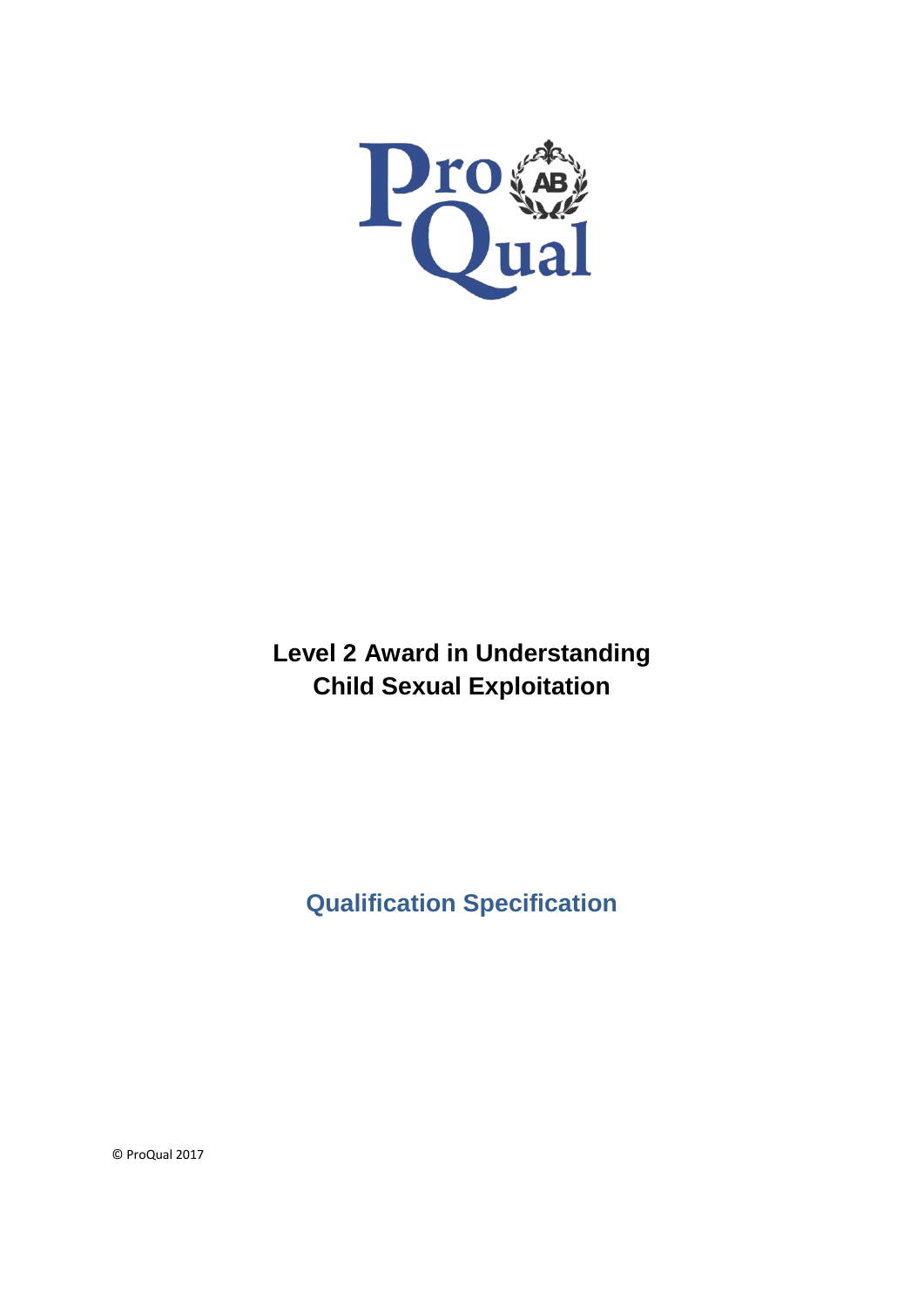## **Contents**

|                                           | Page |
|-------------------------------------------|------|
| Introduction                              | 3    |
| <b>Qualification profile</b>              | 3    |
| <b>Qualification structure</b>            | 4    |
| Centre requirements                       | 5    |
| Support for candidates                    | 5    |
| Assessment                                | 5    |
| Internal quality assurance                | 7    |
| Adjustments to assessment                 | 7    |
| Results enquiries and appeals             | 7    |
| Certification                             | 8    |
| Learning Outcomes and Assessment Criteria | 9    |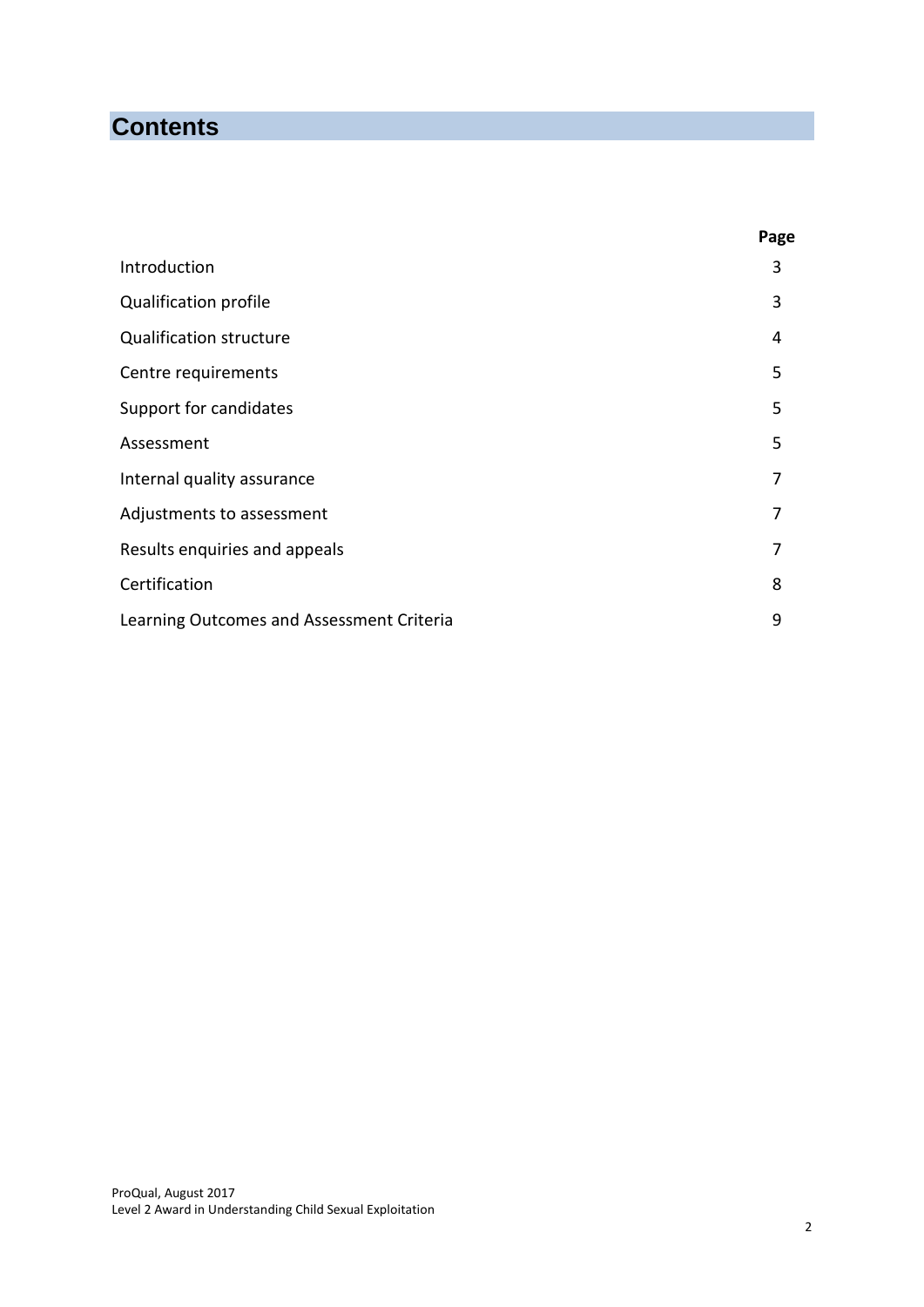### **Introduction**

The Level 2 Award in Understanding Child Sexual Exploitation aims to raise the level of knowledge in understanding the importance of protecting children and young people from sexual exploitation, understanding the importance of confidentiality when dealing with children and young people who have been sexually exploited, and protecting those who report suspected issues of sexual exploitation of children and young people.

The awarding organisation for this qualification is ProQual Awarding Body and the regulatory body is the Office of Qualifications and Examinations Regulation (Ofqual). The specification for these qualifications has been approved by Qualification Wales for use by centres in Wales and by the Council for the Curriculum Examinations and Assessment (CCEA) for use by centres in Northern Ireland.

This qualification has been accredited onto the Regulated Qualifications Framework (RQF).

## **Qualification Profile**

| <b>Qualification title</b>      | ProQual Level 2 Award in Understanding Child Sexual<br><b>Exploitation</b>                               |
|---------------------------------|----------------------------------------------------------------------------------------------------------|
| Ofqual qualification number     | 601/5916/9                                                                                               |
| Level                           | Level 2                                                                                                  |
| <b>Guided learning hours</b>    | 20                                                                                                       |
| Total qualification time        | 30                                                                                                       |
| Assessment                      | Pass or fail<br>Assessed and verified by centre staff<br>External quality assurance by ProQual verifiers |
| <b>Qualification start date</b> | 1/04/15                                                                                                  |
| Qualification end date          |                                                                                                          |

### **Entry Requirements**

There are no formal entry requirements for this qualification.

Centres should carry out an **initial assessment** of candidate skills and knowledge to identify any gaps and help plan the assessment.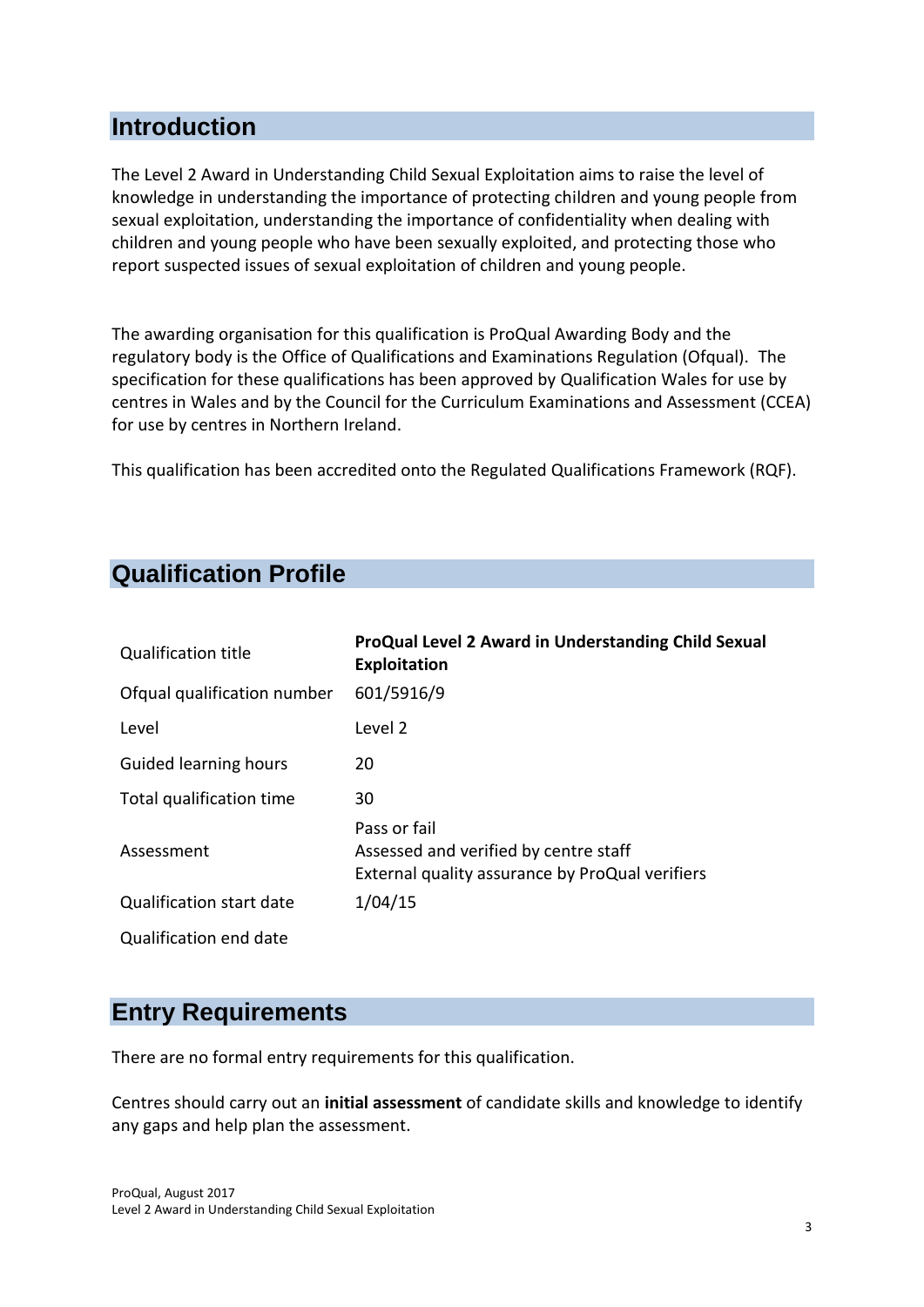# **Qualification Structure**

Candidates must complete the Mandatory unit.

| <b>Mandatory Units</b>             |                                      |               |            |  |
|------------------------------------|--------------------------------------|---------------|------------|--|
| Unit<br>Reference<br><b>Number</b> | <b>Unit Title</b>                    | Unit<br>Level | <b>GLH</b> |  |
| Y/507/1143                         | Understand child sexual exploitation | 2             | 20         |  |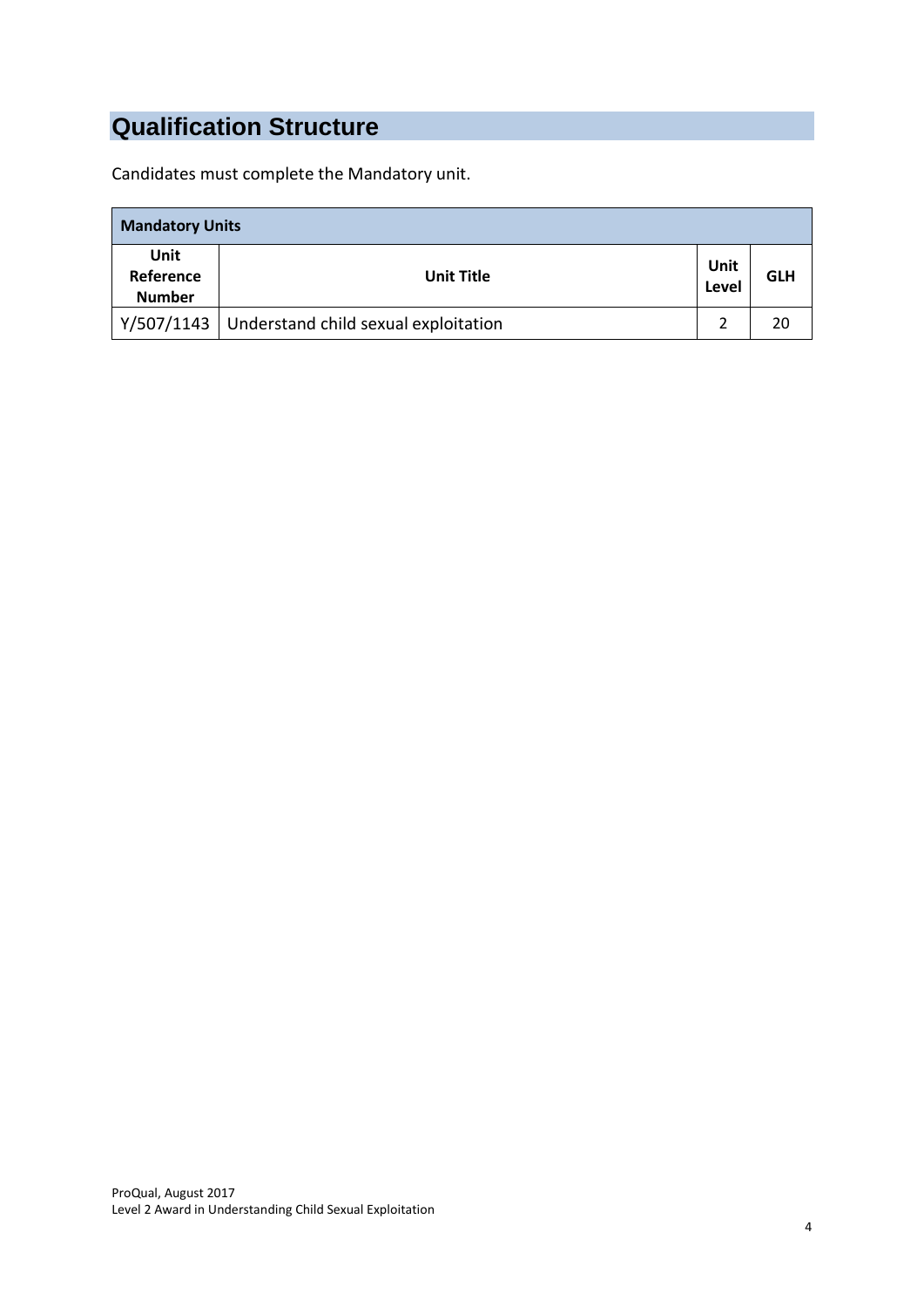### **Centre Requirements**

Centres must be approved to offer this qualification. If your centre is not approved please complete and submit form **ProQual Additional Qualification Approval Application**.

#### **Staff**

Staff delivering this qualification must be appropriately qualified and occupationally competent.

#### **Assessors/Internal Quality Assurance**

For each competence-based unit centres must be able to provide at least one assessor and one internal quality assurance verifier who are suitably qualified for the specific occupational area. Assessors and internal quality assurance verifiers for competence-based units or qualifications will normally need to hold appropriate assessor or quality assurance verifier qualifications, such as:

- Award in Assessing Competence in the Work Environment
- Award in Assessing Vocationally Related Achievement
- Certificate in Assessing Vocational Achievement
- Award in the Internal Quality Assurance of Assessment Processes and Practices
- Certificate in Leading the Internal Quality Assurance of Assessment Processes and Practices

### **Support for Candidates**

Materials produced by centres to support candidates should:

- enable them to track their achievements as they progress through the learning outcomes and assessment criteria;
- provide information on where ProQual's policies and procedures can be viewed;
- provide a means of enabling Internal and External Quality Assurance staff to authenticate evidence

#### **Assessment**

Candidates must demonstrate the level of knowledge described in the unit. Assessment is the process of measuring a candidate's knowledge and understanding against the standards set in the qualification.

Each candidate is required to produce evidence which demonstrates their achievement of all of the learning outcomes and assessment criteria for each unit.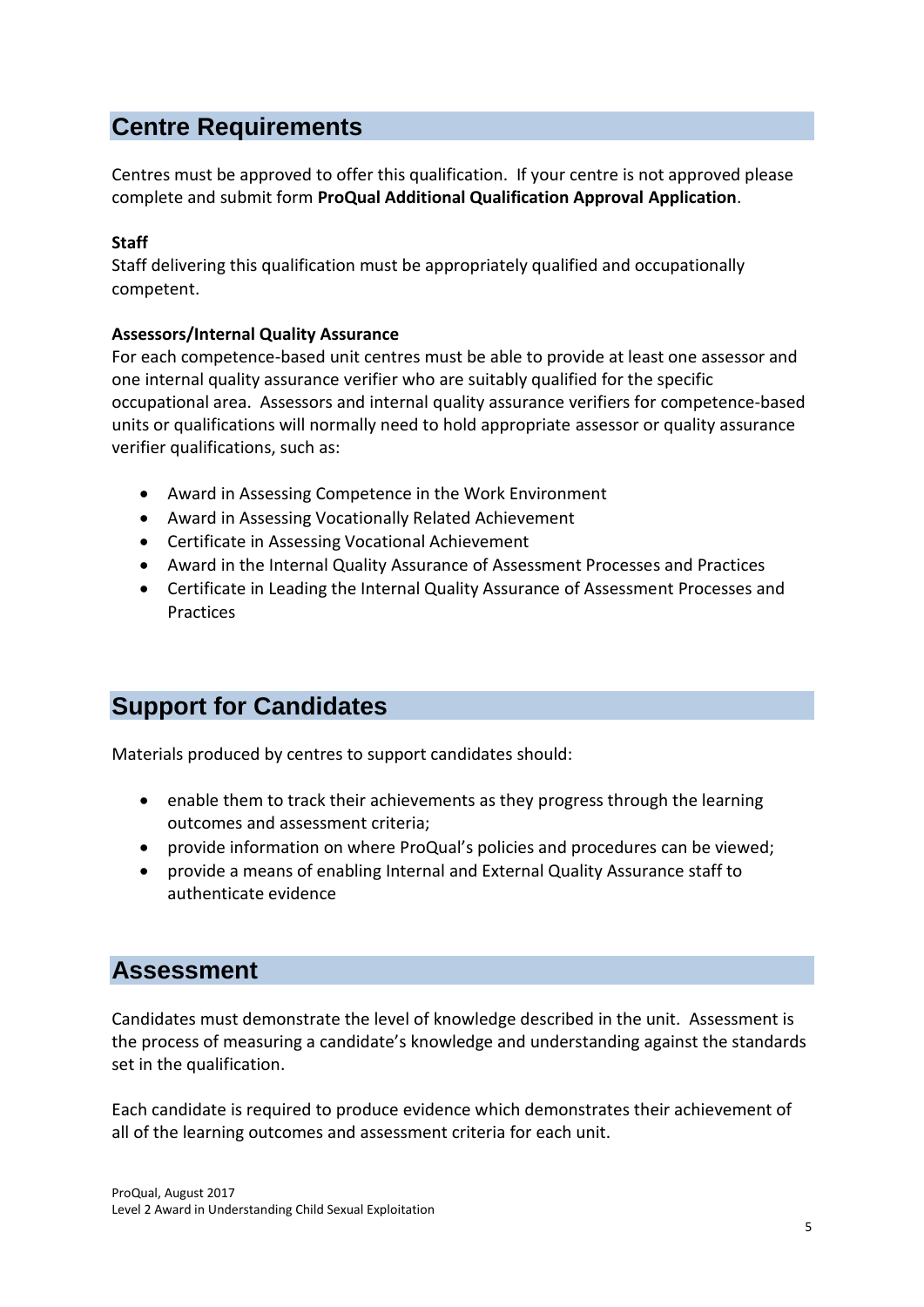- Evidence can include: assignments/projects/reports
	- worksheets
	- portfolio of evidence
	- record of oral and/or written questioning
	- candidate test papers

**Learning outcomes** set out what a candidate is expected to know, understand or be able to do.

**Assessment criteria** specify the standard a candidate must meet to show the learning outcome has been achieved.

*Learning outcomes and assessment criteria for this qualification can be found from page 9 onwards.*

To achieve this qualification all candidates must produce evidence which demonstrates their achievement of all of the assessment criteria.

Any combination of the following assessment methods can be used:

- Coursework
- E-assessment
- Portfolio of evidence

**Any e-assessment must be approved by ProQual prior to use.**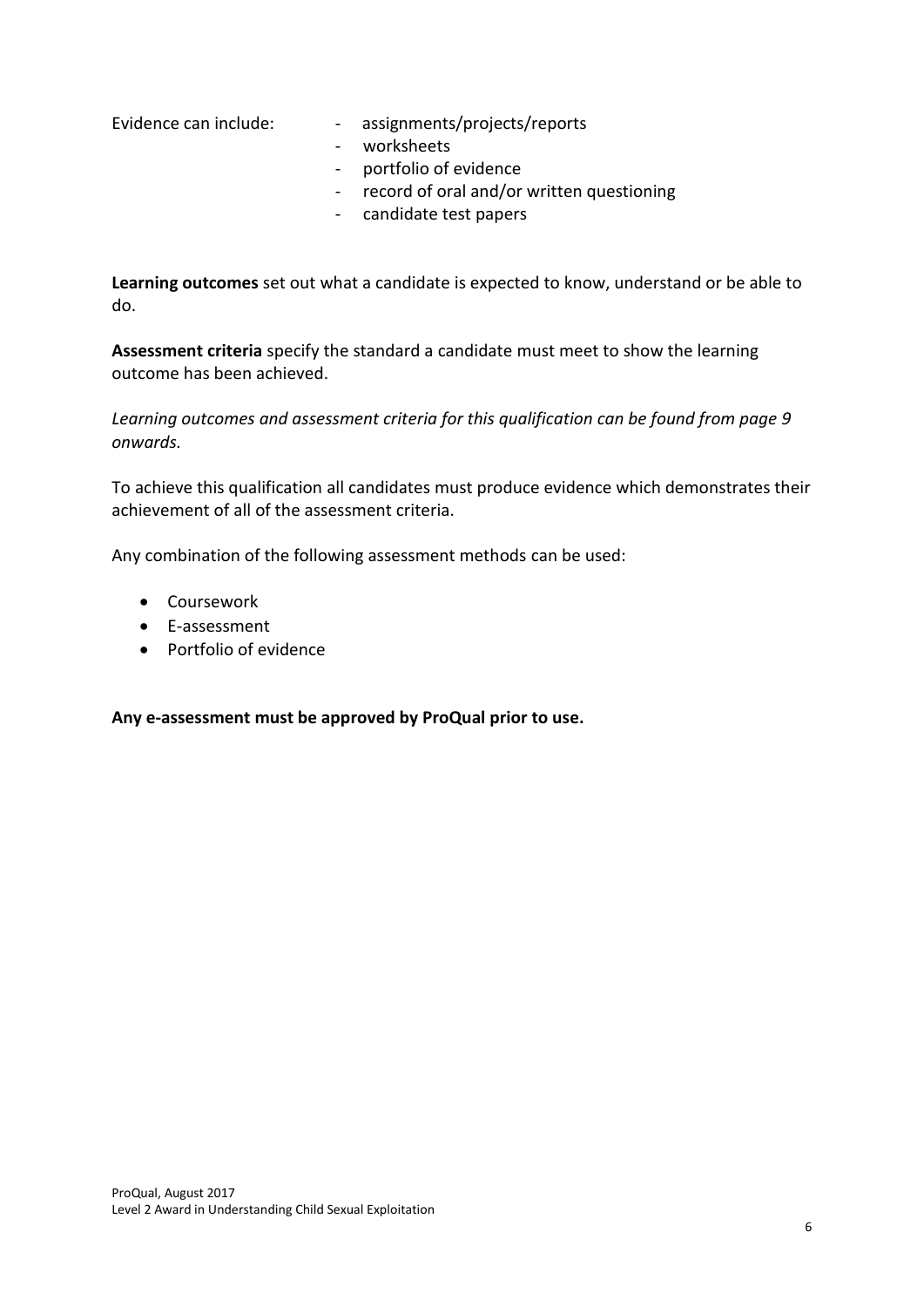### **Internal Quality Assurance**

An internal quality assurance verifier confirms that assessment decisions made in centres are made by competent and qualified assessors, that they are the result of sound and fair assessment practice and that they are recorded accurately and appropriately.

## **Adjustments to Assessment**

Adjustments to standard assessment arrangements are made on the individual needs of candidates. ProQual's Reasonable Adjustments Policy and Special Consideration Policy sets out the steps to follow when implementing reasonable adjustments and special considerations and the service that ProQual provides for some of these arrangements.

Centres should contact ProQual for further information or queries about the contents of the policy.

## **Results Enquiries and Appeals**

All enquiries relating to assessment or other decisions should be dealt with by centres, with reference to ProQual's Enquiries and Appeals Procedures.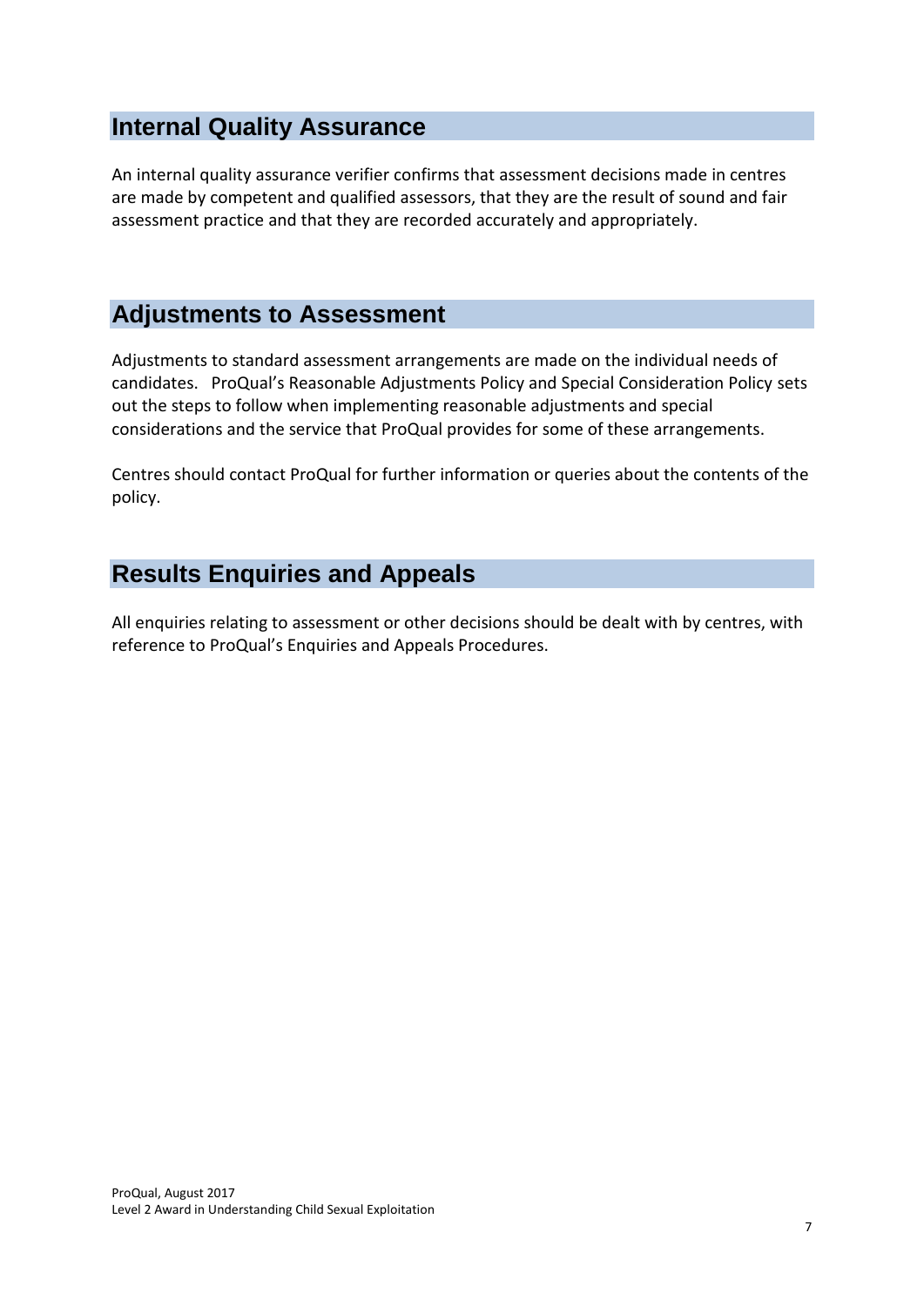### **Certification**

Candidates who achieve the requirements for qualifications will be awarded:

- A certificate listing the unit achieved, and
- A certificate giving the full qualification title -

#### **ProQual Level 2 Award in Understanding Child Sexual Exploitation**

#### **Claiming certificates**

Centres may claim certificates for candidates who have been registered with ProQual and who have successfully achieved the requirements for a qualification. All certificates will be issued to the centre for successful candidates.

#### **Replacement certificates**

If a replacement certificate is required a request must be made to ProQual in writing. Replacement certificates are labelled as such and are only provided when the claim has been authenticated. Refer to the Fee Schedule for details of charges for replacement certificates.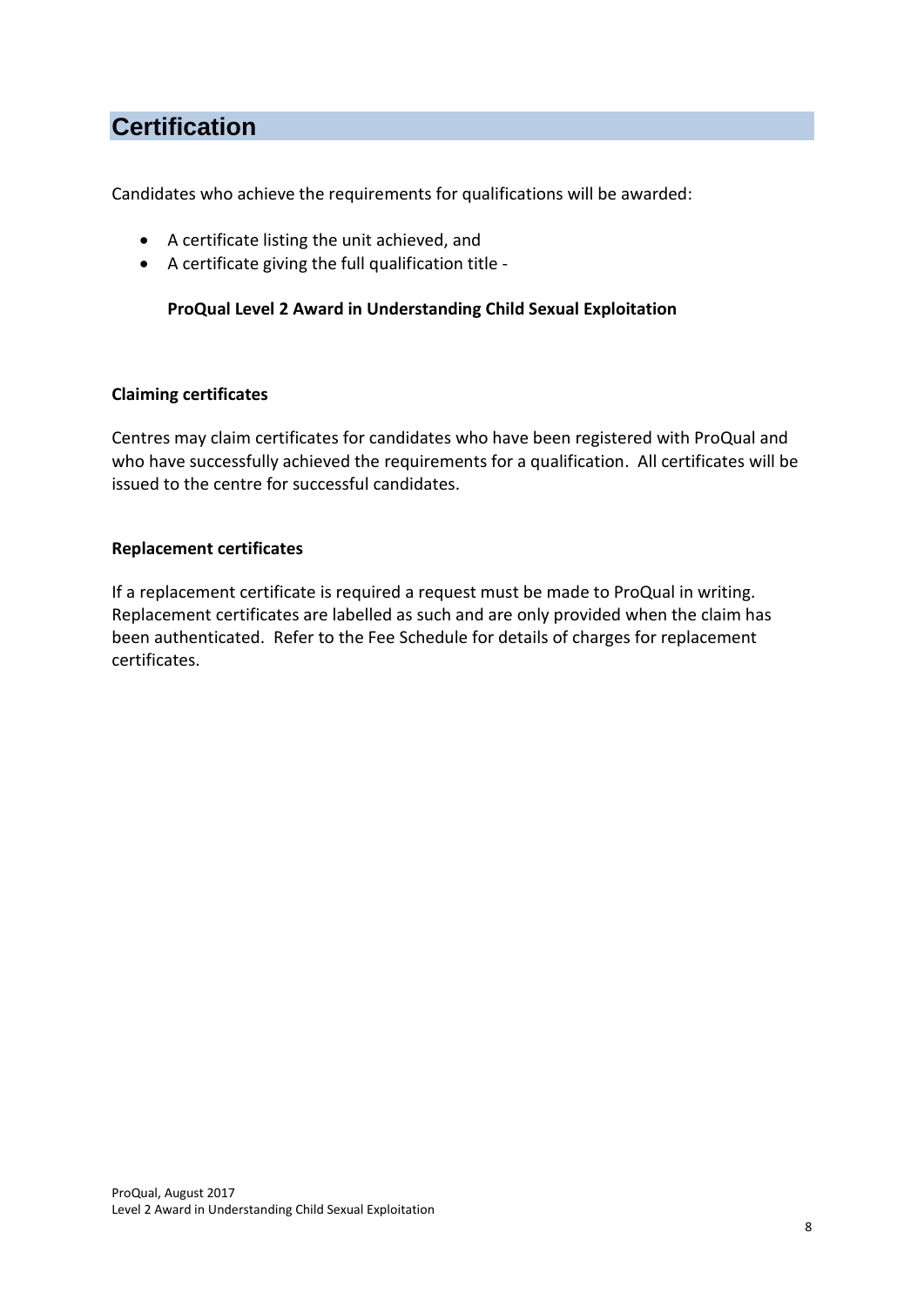## **Learning Outcomes and Assessment Criteria**

### **Unit Y/507/1143 Understand child sexual exploitation**

| Learning Outcome - The learner will:                                                                                                 | <b>Assessment Criterion - The learner can:</b>                                                                                                                                 |
|--------------------------------------------------------------------------------------------------------------------------------------|--------------------------------------------------------------------------------------------------------------------------------------------------------------------------------|
| 1 Understand the importance of<br>protecting children and young<br>people from sexual exploitation                                   | 1.1 Describe the different types of child sexual<br>exploitation, include the potential effects that<br>each type of exploitation has on children and<br>young people          |
|                                                                                                                                      | 1.2 Explain the risks and possible consequences for<br>children and young people of<br>being online<br>a)<br>b) using a mobile phone                                           |
|                                                                                                                                      | 1.3 Explain the importance of safeguarding children<br>and young people                                                                                                        |
|                                                                                                                                      | 1.4 Describe how to respond to evidence or<br>concerns that a child or young person has been<br>sexually exploited                                                             |
|                                                                                                                                      | 1.5 Explain the rights that children and young people<br>have in situations where abuse or sexual<br>exploitation is suspected or alleged                                      |
| 2 Understand the importance of<br>confidentiality when dealing with<br>children and young people who<br>have been sexually exploited | 2.1 Explain the terms:<br>a) confidentiality<br>b) safeguarding<br>child protection<br>c)                                                                                      |
|                                                                                                                                      | 2.2 Explain how and when to seek advice about<br>confidentiality                                                                                                               |
|                                                                                                                                      | 2.3 Describe the roles and responsibilities of the<br>different organisations and agencies that may be<br>involved when a child or young person has been<br>sexually exploited |
|                                                                                                                                      | 2.4 Explain what is meant by partnership working in<br>the context of safeguarding children and young<br>people                                                                |
|                                                                                                                                      | 2.5 Describe what actions to take if they know or<br>suspect that a child or young person is being<br>sexually exploited                                                       |
| 3 Know the legislation applicable to<br>the safeguarding of children and<br>young people                                             | 3.1 Identify current legislation, guidelines, policies<br>and procedures for safeguarding the welfare of<br>children and young people, including e-safety                      |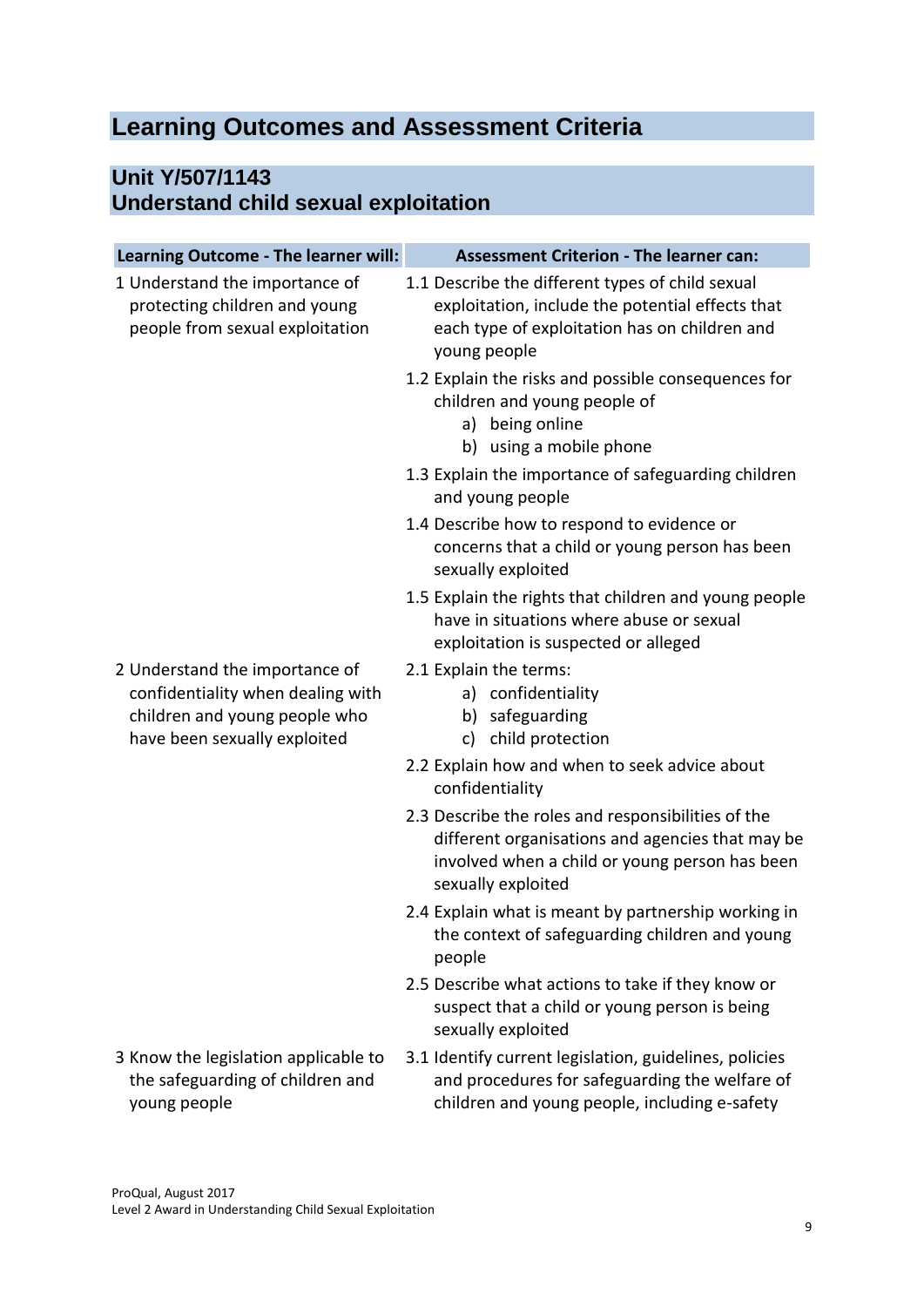| Learning Outcome - The learner will:                                                                                   | <b>Assessment Criterion - The learner can:</b>                                                                                                                                   |
|------------------------------------------------------------------------------------------------------------------------|----------------------------------------------------------------------------------------------------------------------------------------------------------------------------------|
|                                                                                                                        | 3.2 Describe the policies that are in place to protect<br>children and young people from sexual<br>exploitation                                                                  |
|                                                                                                                        | 3.3 Describe the reporting procedures for accidents,<br>incidents, emergencies and events when a child<br>is being, or is suspected of being, sexually<br>exploited              |
|                                                                                                                        | 3.4 Describe the actions to take in their own setting<br>if a child or young person alleges harm or abuse                                                                        |
|                                                                                                                        | 3.5 Complete workplace documentation for<br>recording accidents, incidents, emergencies and<br>events to identify the possible sexual<br>exploitation of a child or young person |
| 4 Know how those who report<br>suspected issues of sexual<br>exploitation of children or young<br>people are protected | 4.1 Explain how whistleblowers and those<br>individuals whose practice or behaviour is being<br>questioned are protected                                                         |
|                                                                                                                        | 4.2 Explain how they can protect themselves from<br>being suspected of the sexual exploitation of a<br>child or young person                                                     |

#### **Assessment**

There must be valid, authentic and sufficient for all the assessment criteria. However, one piece of evidence may be used to meet the requirements of more than one learning outcome or assessment criterion.